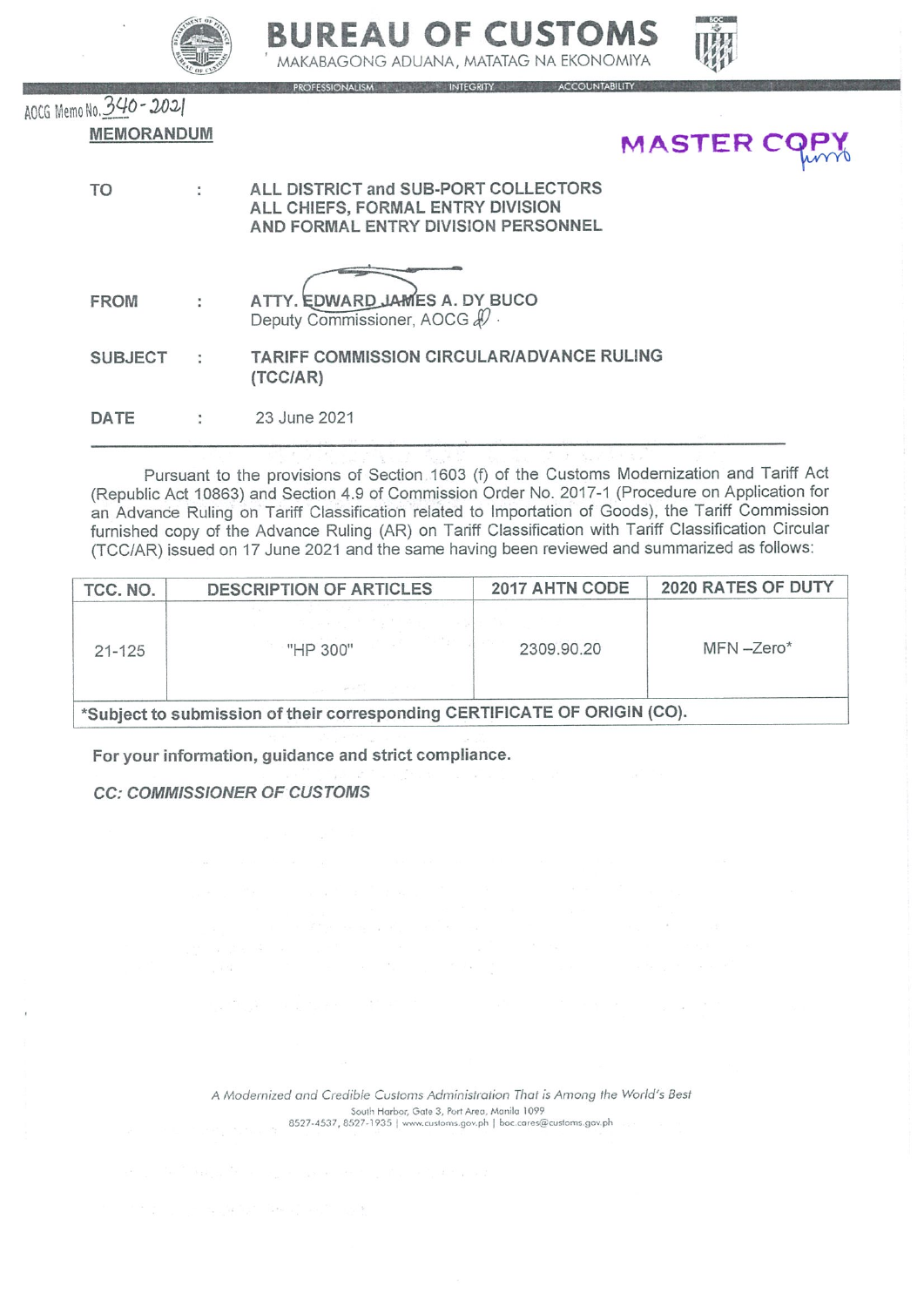



REPUBLIC OF THE PHILIPPINES

AOCG Memo No. 340-2021

# TARIFF COMMISSION

ADVANCE RULING ON TARIFF CLASSIFICATION

Pursuant to Section 1100 of RA 10863 (CMTA)

| AHTN 2017 CODE AND 2021 RATE/S OF IMPORT DUTY<br>A |              | TCC (AR) NO. |
|----------------------------------------------------|--------------|--------------|
|                                                    | $21 - 125$   |              |
| AHTN 2309.90.20                                    |              | DATE ISSUED  |
| $MFN - Zero$                                       | 17 June 2021 |              |

### **DESCRIPTION OF GOOD**  $\Delta$

## "HP 300"

Based on the product brochure, certificate of composition, manufacturing process, manufacturer's statement, photographs of actual product and packaging, and certificate of feed product registration from the Bureau of Animal Industry (BAI) submitted, subject article is a soy protein concentrate in the form of a yellow to brown powder. It is produced by bioconversion of soybean meal (product from soy oil industry), followed by sterilization, drying, milling, sifting, and bagging. Packed in 25-kg or 1000-kg bags, subject article is added to swine, poultry, cattle, aquaculture, and pet feeds as a source of protein, at an inclusion rate of 5% to 15% of feed formulation.



#### **REASONS FOR CLASSIFICATION**  $\sqrt{2}$

Heading 23.09 of the ASEAN Harmonized Tariff Nomenclature (AHTN) 2017 covers preparations of a kind used in animal feeding. The pertinent Harmonized System (HS) Explanatory Notes (EN) state that this heading includes products of a kind used in animal feeding, obtained by processing vegetable or animal materials to such an extent that they have lost the essential characteristics of the original material, for example, in the case of products obtained from vegetable materials, those which have been treated to such an extent that the characteristic cellular structure of the original vegetable material is no longer recognisable under a microscope. This heading includes, among others, preparations for supplementing (balancing) farm-produced feed (feed supplements). Farm-produced feed is usually rather low in proteins, minerals or vitamins. The preparations devised to compensate for these deficiencies, so as to ensure a well-balanced animal diet, consist of proteins, minerals or vitamins plus additional-energy feeds (carbohydrates) which serve as a carrier for the other ingredients. This group includes, among others, whole green leaf protein concentrate and green fraction leaf protein concentrate, obtained from alfalfa (lucerne) juice by heat treatment.

In view thereof, subject article is classified under AHTN 2017 subheading 2309.90.20, with a Most Favoured Nation (MFN) rate of duty of zero.

This ruling shall be valid for five (5) years from the date of issuance and shall continue to apply unless the law, facts, or circumstances supporting this ruling have changed.

FOR THE COMMISSION Diretally sign

it P. Fre

**MARILOU P. MENDOZA** Chairperson

Note: In view of the Commission's adoption of a Work-From-Home Scheme in compliance with the Memorandum from the Office of the President (Community Quarantine over the Entire Luzon and Further Guidelines for the Management of the Coronavirus Disease 2019 (COVID-19) Situation) issued on 16 March 2020, this Advance Ruling is being issued without a dry seal, barcode, and hologram sticker. A COPY OF THIS RULING IS ALSO UPLOADED IN THE TARIFF COMMISSION WEBSITE.

4th Floor, West Insula Condominium, 135 West Avenue, Quezon City, 1105 Philippines<br>Tel. Nos.: (632) 8926-8731 / (632) 8928-8419 / (632) 8936-3315 / (632) 8936-3318 • Telefax Number: (632) 8921-7960<br>Website: tariffcommissio